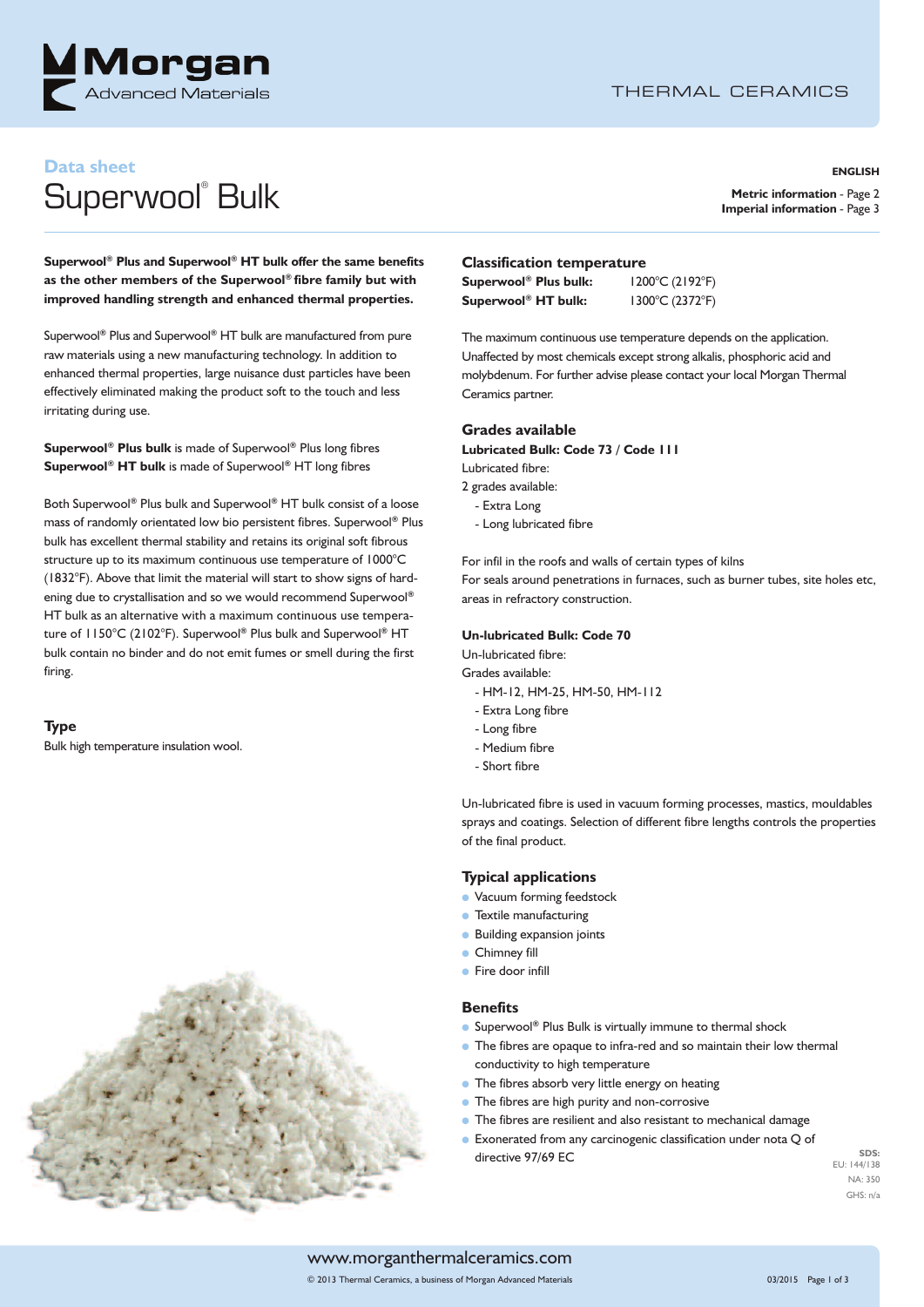

### THERMAL CERAMICS

# **Data sheet** Superwool<sup>®</sup> Bulk

|                                         |                  | <b>Superwool</b><br><b>Plus bulk</b> |      |                |                          | <b>Superwool</b><br><b>HT</b> bulk |      |
|-----------------------------------------|------------------|--------------------------------------|------|----------------|--------------------------|------------------------------------|------|
| Classification temperature, °C          |                  | 1200                                 |      |                |                          | 1300                               |      |
| Maximum continuous use temperature, °C  |                  | 1000                                 |      |                |                          | $\overline{\phantom{a}}$           |      |
| Colour                                  |                  | white                                |      |                |                          | white                              |      |
| Density, kg/m <sup>3</sup>              |                  | 64                                   | 80   | 96             | 128                      | 96                                 | 128  |
| Specific gravity, g/cm <sup>3</sup>     |                  | 2.65                                 |      |                |                          | 2.50                               |      |
| Specific heat capacity, kJ/kg.K         |                  |                                      |      |                |                          |                                    |      |
| @1090°C                                 |                  |                                      |      |                |                          | 1.22                               |      |
| Thermal conductivity, ASTM C-201, W/m K |                  |                                      |      |                |                          |                                    |      |
|                                         | @200°C           | 0.06                                 | 0.06 | 0.05           | 0.05                     | 0.05                               | 0.04 |
|                                         | @400°C           | 0.11                                 | 0.09 | 0.09           | 0.08                     | 0.10                               | 0.08 |
|                                         | @600°C           | 0.18                                 | 0.15 | 0.14           | 0.12                     | 0.19                               | 0.14 |
|                                         | @800°C           | 0.29                                 | 0.24 | 0.21           | 0.18                     | 0.32                               | 0.23 |
| @1000°C                                 |                  | 0.42                                 | 0.36 | 0.29           | 0.25                     | 0.48                               | 0.34 |
| @1200°C                                 |                  | $\overline{a}$                       | ÷.   | $\blacksquare$ | $\overline{\phantom{a}}$ | 0.69                               | 0.48 |
| Chemical composition, %                 |                  |                                      |      |                |                          |                                    |      |
|                                         | SiO <sub>2</sub> | $62 - 68$                            |      |                |                          | $70 - 80$                          |      |
| $CaO+MgO$                               |                  | $\overline{\phantom{a}}$             |      |                |                          | $18 - 25$                          |      |
|                                         | CaO              | $26 - 32$                            |      |                |                          |                                    |      |
|                                         | MgO              | $3 - 7$                              |      |                |                          | $\overline{\phantom{a}}$           |      |
|                                         | Others           | <                                    |      |                |                          | $<$ 3                              |      |

#### **Availability and Packaging**

**Bales:** Superwool **®** Plus Bulk is available in 70kg bales (only non-lubricated available) Superwool **®** HT Bulk is available in 70kg bales (only non-lubricated or lubricated Long fibre available).

**Bags:** The following grades of Superwool **®** Plus Bulk & Superwool **®** HT Bulk are available in polyethylene bag with the following weight.

Superwool® Plus Bulk and Superwool® HT Bulk in bags are packed in 1200 x1100mm pallet (30 bags per pallet).

Please check with your local supplier for more information.

| <b>Type</b>                                        | Grade      | Bag weight kg   |
|----------------------------------------------------|------------|-----------------|
| Superwool® Plus & HT Lubricated Fibre              | Extra Long | $\overline{10}$ |
|                                                    | Long       | 15              |
| Superwool <sup>®</sup> Plus & HT Unlubricate Fibre | Extra Long | $\overline{10}$ |
|                                                    | Long       | 15              |
|                                                    | Medium     | 17              |
|                                                    | Short      | 20              |
|                                                    |            |                 |

#### **Metric information**

**Contact**

#### **Europe:**

Telephone: +44 (0) 151 334 4030

E-mail: marketing.tc@morganplc.com

#### **North America:**

Telephone: +1 (706) 796 4200

E-mail: northamerica.tc@morganplc.com

#### **South America:**

Telephone: +54 (11) 4373 4439

E-mail: marketing.tc@morganplc.com

#### **Asia:**

Telephone: +65 6595 0000

E-mail: asia.mc@morganplc.com

Whilst the values and application inform in this datasheet are typical, they are given for guidance only. The values and the information given are subject to normal manufacturing variation and may be subject to change without notice. Morgan Advanced Materials – Thermal Ceramics makes no guarantees and gives no warranties about the suitability of a product and you should seek advice to confirm the product's suitability for use with Morgan Advanced Materials - Thermal Ceramics.

**SUPERWOOL®** is a patented technology for high temperature insulation wools which have been developed to have a low bio persistence (information upon request). **SUPERWOOL®** products may be covered by one or more of the following patents, or  $t$ heir foreign equiva

**SUPERWOOL® PLUS** and **SUPERWOOL® HT** products are covered

by patent numbers: US5714421 and US7470641, US7651965, US7875566, EP1544177 and EP1725503 respectively.

A list of foreign patent numbers is available upon request to Morgan Advanced Materials plc.

Morgan Advanced Materials plc Registered in England & Wales at Quadrant, 55-57 High Street, Windsor, Berkshire SL4 1LP UK Company No. 286773